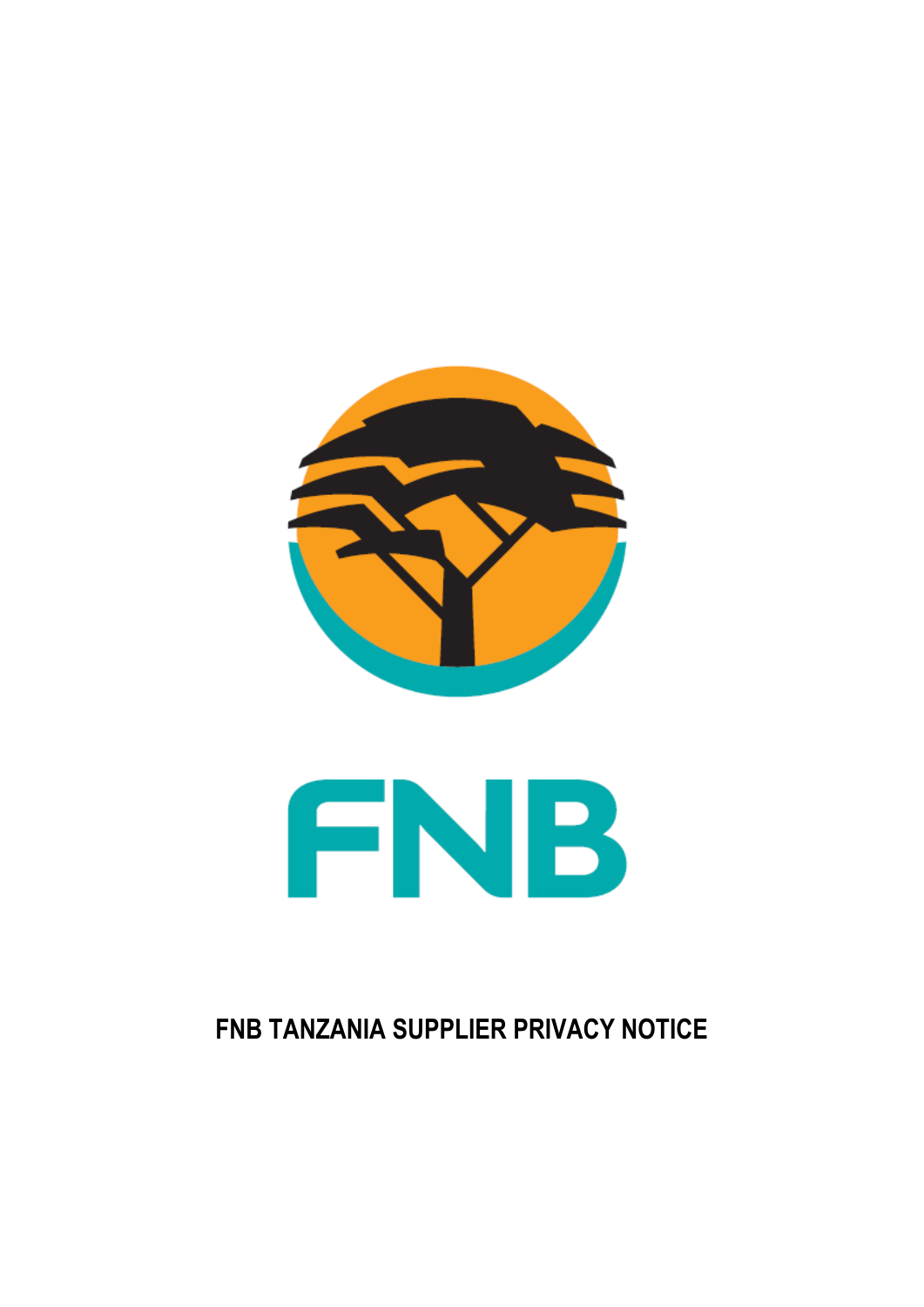

## **TABLE OF CONTENTS**

| 1              |                                                                                |  |
|----------------|--------------------------------------------------------------------------------|--|
| $\overline{2}$ |                                                                                |  |
| 3              |                                                                                |  |
| 4              |                                                                                |  |
| 5              | THE PURPOSES IN REFERENCE TO PROCESSING OF PERSONAL INFORMATION PERTAINING TO  |  |
| 6              | THE CONSEQUENCES RELATING TO SUPPLIERS WHO DO NOT PROVIDE THEIR PERSONAL       |  |
| $\overline{7}$ |                                                                                |  |
| 8              | SECURITY AND CONFIDENTIALITY OF PERSONAL INFORMATION PERTAINING TO SUPPLIERS 6 |  |
| 9              |                                                                                |  |
| 10             |                                                                                |  |
| 11             | THE USE OF OPERATORS TO PROCESS PERSONAL INFORMATION PERTAINING TO SUPPLIERS7  |  |
|                |                                                                                |  |
| 13             |                                                                                |  |
|                |                                                                                |  |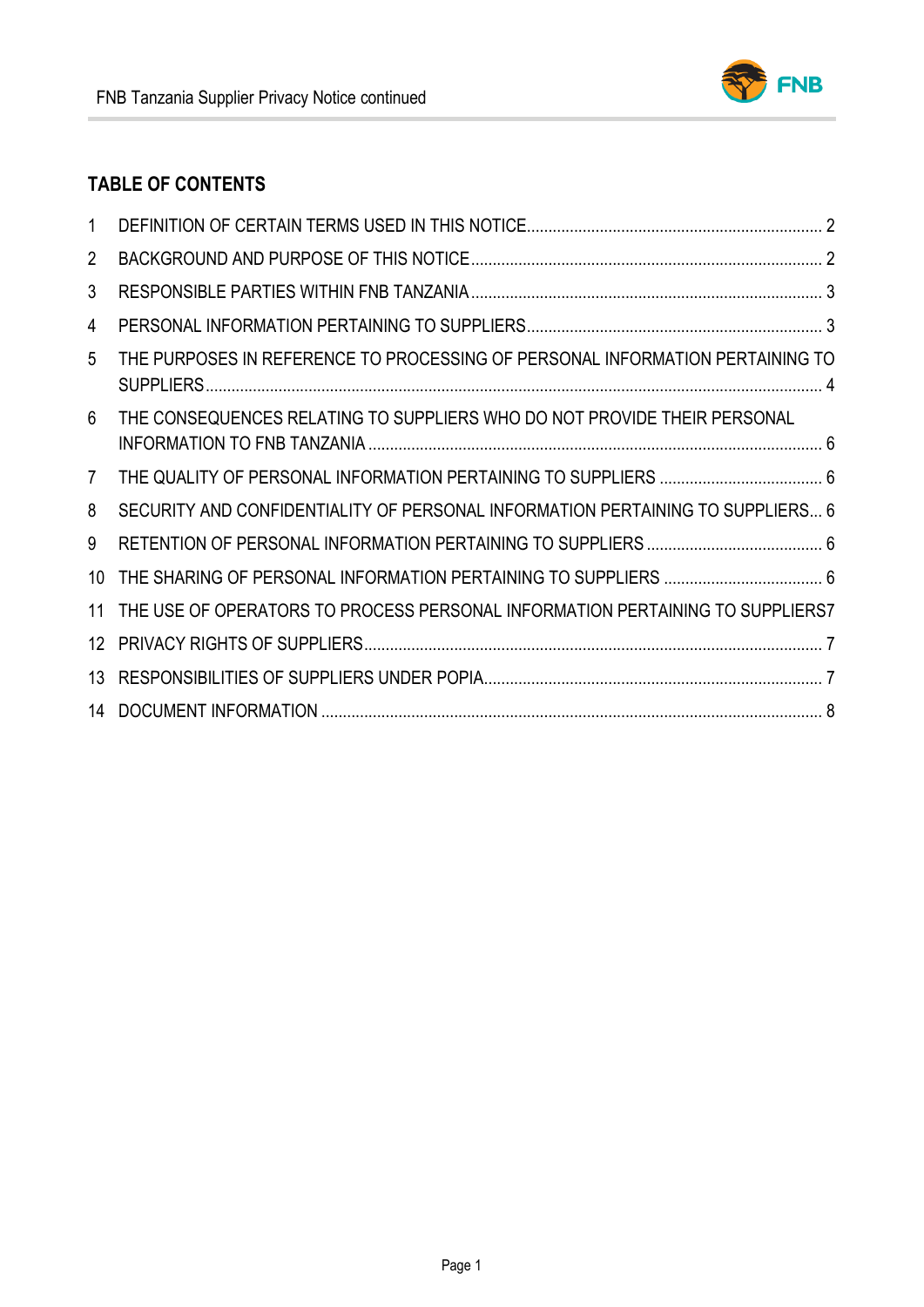

#### <span id="page-2-0"></span>**1 DEFINITION OF CERTAIN TERMS USED IN THIS NOTICE**

| <b>Affiliate</b>          | Means (a) any subsidiary or a holding company or a subsidiary of the holding<br>company of either party, or (b) any entity that controls, is controlled by, or is under<br>common control with, either party. The terms "subsidiary" and "holding company"<br>will have the meaning assigned thereto in Chapter 1 of the Companies Act, No. 71<br>of 2008. The term "control" means the possession, directly or indirectly, of the<br>power to direct or cause the direction of the management and policies of the entity<br>through the ownership of voting securities representing 50% (fifty percent) plus 1<br>(one) of the possible votes. |
|---------------------------|-------------------------------------------------------------------------------------------------------------------------------------------------------------------------------------------------------------------------------------------------------------------------------------------------------------------------------------------------------------------------------------------------------------------------------------------------------------------------------------------------------------------------------------------------------------------------------------------------------------------------------------------------|
| <b>Associate</b>          | Means any entity or unincorporated joint venture in which FirstRand has the right<br>to receive at least 20% (twenty percent) of the profit share or similar benefit derived<br>from such entity or unincorporated joint venture.                                                                                                                                                                                                                                                                                                                                                                                                               |
| <b>Automated</b>          | Means any equipment capable of operating automatically (without human<br>intervention) in response to instructions given for the purpose of processing<br>information.                                                                                                                                                                                                                                                                                                                                                                                                                                                                          |
| <b>Consent</b>            | Means any voluntary, specific and informed expression of will in terms of which<br>permission is given for the processing of personal information.                                                                                                                                                                                                                                                                                                                                                                                                                                                                                              |
| FirstRand or the<br>group | Means FirstRand Limited and its subsidiaries in South Africa (as defined in the<br>South African Companies Act, 2018) including divisions, segments and business<br>units and including its subsidiaries in Africa, India, Mauritius and China.                                                                                                                                                                                                                                                                                                                                                                                                 |
| <b>Operators</b>          | Means a person who processes personal information for a responsible party in<br>terms of a contract or mandate, without coming under the direct authority of that<br>party.                                                                                                                                                                                                                                                                                                                                                                                                                                                                     |
| <b>Processing</b>         | Means any operation or activity or any set of operations, whether by automatic<br>means, concerning personal information, including:                                                                                                                                                                                                                                                                                                                                                                                                                                                                                                            |
|                           | (a) the collection, receipt, recording, organisation, collation, storage, updating or<br>modification, retrieval, alteration, consultation or use;                                                                                                                                                                                                                                                                                                                                                                                                                                                                                              |
|                           | (b) dissemination by means of transmission, distribution or making available in any<br>other form; or                                                                                                                                                                                                                                                                                                                                                                                                                                                                                                                                           |
|                           | merging, linking, as well as restriction, degradation, erasure or destruction of<br>(C)<br>information.                                                                                                                                                                                                                                                                                                                                                                                                                                                                                                                                         |
| <b>Responsible party</b>  | A public or private body or other person who alone, or in conjunction with others,<br>determines the purpose of and means for processing personal information.                                                                                                                                                                                                                                                                                                                                                                                                                                                                                  |

## <span id="page-2-1"></span>**2 BACKGROUND AND PURPOSE OF THIS NOTICE**

Protecting the personal information or personal data of the group's suppliers is important to FNB Tanzania**.** To do so, FNB Tanzania follows general principles in accordance with applicable privacy laws and the South African Protection of Personal Information Act (POPIA) in particular from the higher of home or host principle (HoHoHo)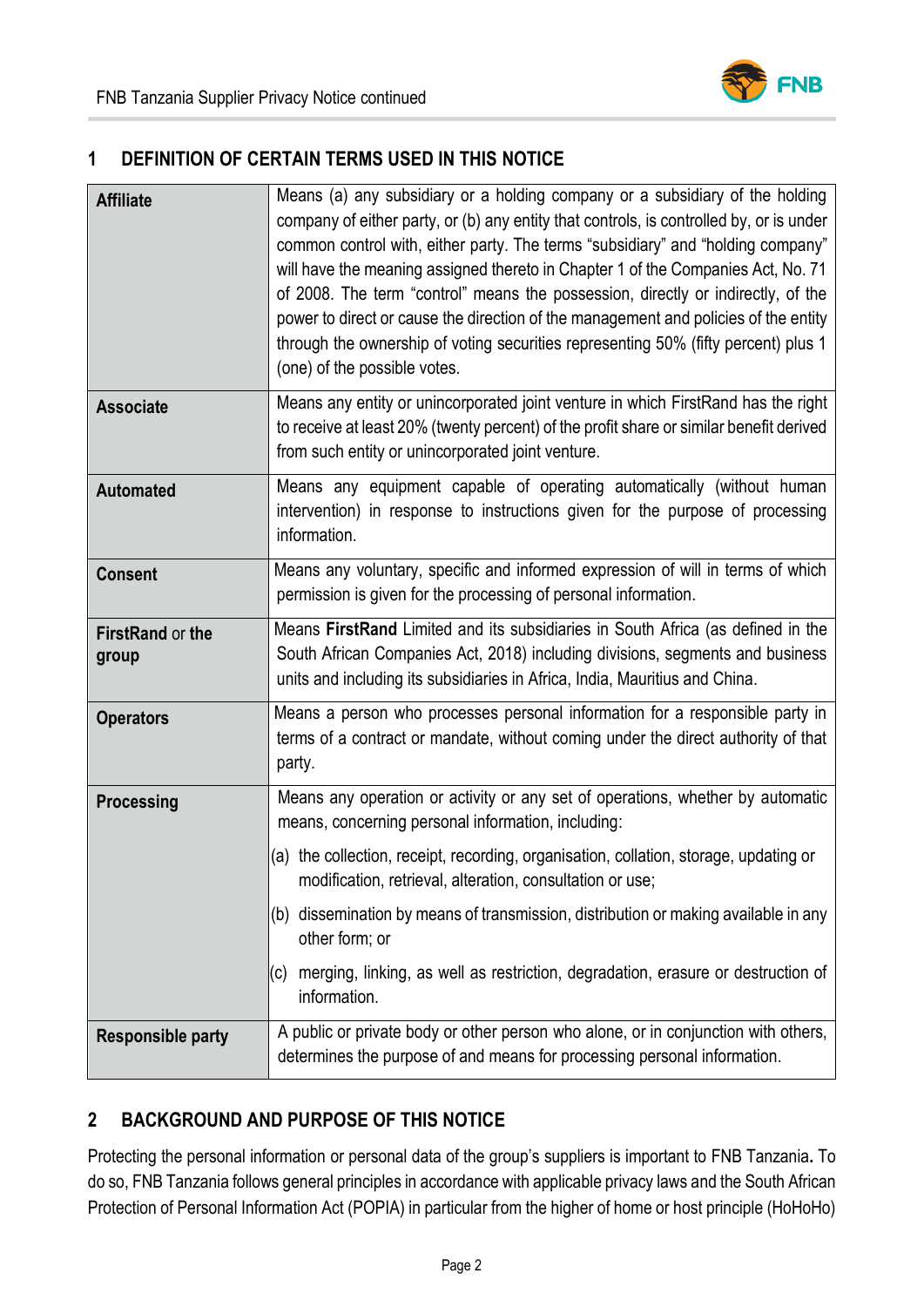

FNB Tanzania has developed a FNB Tanzania supplier privacy notice (**notice**) to enable its suppliers to understand how the bank collects, uses and safeguards their personal information.

#### <span id="page-3-0"></span>**3 RESPONSIBLE PARTIES WITHIN FNB TANZANIA**

The notice is applicable to every FNB Tanzania staff members, suppliers and other third parties with which FNB Tanzania shares information with.

A supplier in the context of the notice means a natural or juristic person that provides a product or renders services to FNB Tanzania and is a data subject with relevant personal information relating to it. A supplier could also be considered as an operator as defined in applicable data privacy laws.

#### <span id="page-3-1"></span>**4 PERSONAL INFORMATION PERTAINING TO SUPPLIERS**

**Personal information** refers to any information relating to the supplier and which identifies the supplier (who can be a natural or a juristic person). If a supplier is a juristic person, the group may collect and use personal information relating to the juristic person's directors, officers, employees, beneficial owners, partners, shareholders, members, authorised signatories, representatives, agents, payers, payees, customers, guarantors, spouses of guarantors, sureties, spouses of sureties, other security providers and other persons related to the juristic person. These are related persons.

If the supplier provides the personal information of a related person to FNB Tanzania, the supplier warrants that the related person is aware that the supplier is sharing their personal information with FNB Tanzania and that the related person has consented thereto. FNB Tanzania will process the personal information of related persons as stated in this notice, thus references to "the supplier" in this notice will include related persons with the necessary amendments.

Examples of the supplier's personal information (natural or juristic person) could include, but is not limited to:

- the supplier's financial information, which includes banking account information and financial records including bank statements provided to the group;
- invoices issued by the supplier to the group;
- the contract/agreement with FNB Tanzania;
- other identifying information of the supplier, which includes company registration number, VAT number, tax number and contact details;
- marital status and matrimonial property regime (e.g. married in community of property);
- national origin;
- age;
- language;
- education;
- financial history;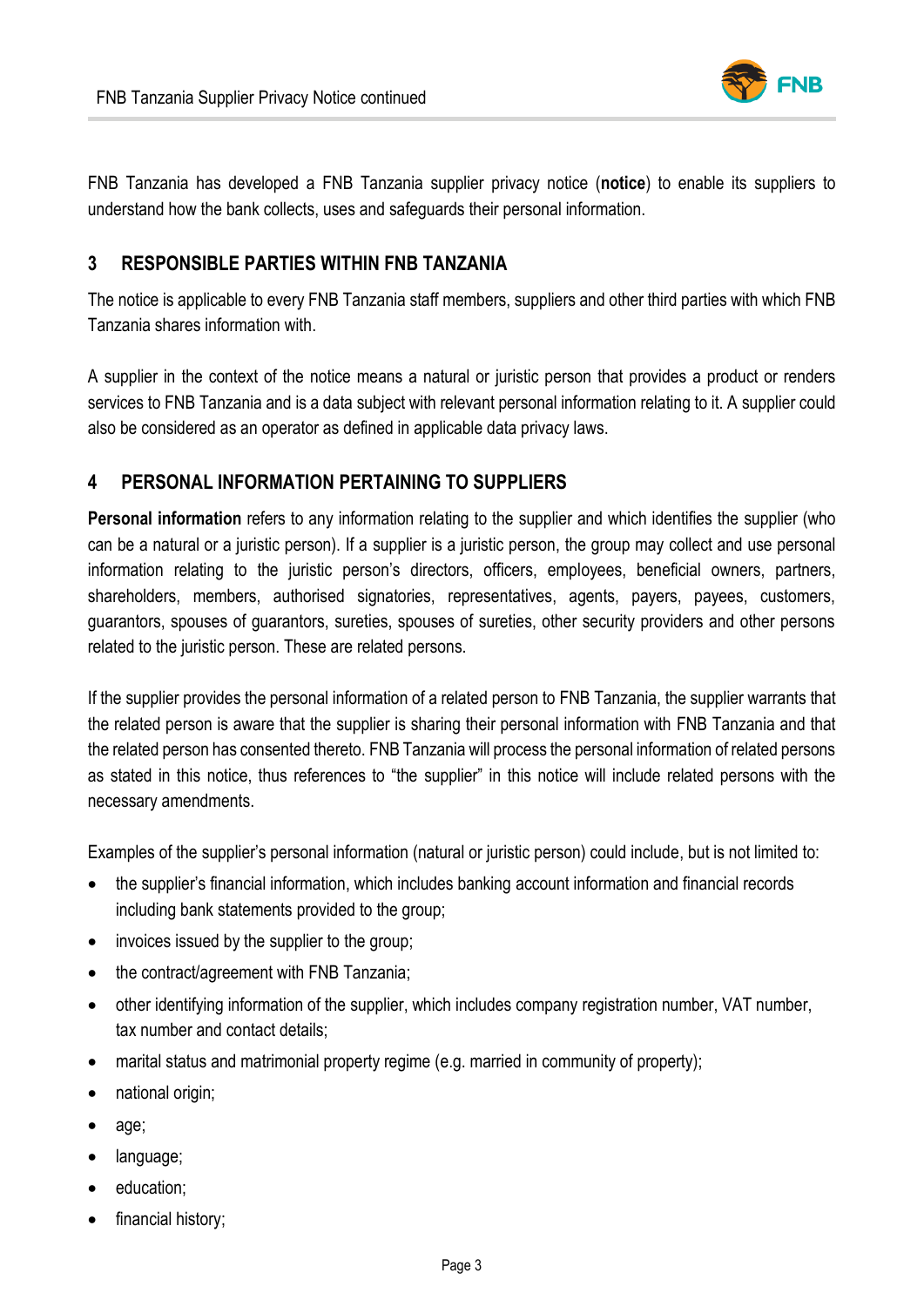

- identifying number (e.g. an account number, identity number or passport number);
- email address;
- physical address (e.g. residential address, work address or physical location);
- telephone number:
- online identifiers:
- social media profiles;
- biometric information (like fingerprints, signature or voice);
- race;
- gender;
- criminal history;
- personal views, preferences and opinions; and/or
- confidential correspondence.

Some of the personal information elements, are considered special personal information, specifically as explained below.

**Special personal information** is personal information about the following:

• criminal behaviour, to the extent that such information relates to the alleged commission of an offence (to prevent money laundering as required by law, or when entering into a business relationship with FNB Tanzania), or any proceedings in respect of any offence allegedly committed by a data subject or the disposal of such proceedings.

## <span id="page-4-0"></span>**5 THE PURPOSES IN REFERENCE TO PROCESSING OF PERSONAL INFORMATION PERTAINING TO SUPPLIERS**

Personal information will be processed by FNB Tanzania in the normal course of the management of suppliers for various purposes. Such purposes include, but are not limited to:

- To procure products, goods and services from the supplier.
- To respond to enquiries and complaints from the supplier.
- To maintain the supplier's data.
- To comply with legislative, regulatory, risk and compliance requirements (including directives, sanctions and rules), voluntary and involuntary codes of conduct and industry agreements or to fulfil reporting requirements and information requests.
- To detect, prevent and report theft, fraud, money laundering and other crimes. This will include conducting criminal, credit reference/bureaux, sanctions, anti-bribery and other related reference checks on the supplier, including but not limited to politically exposed person (PEP), relevant fraud prevention agencies and services and reference checks where FNB Tanzania has to determine whether certain persons are guilty of fraud or dishonesty or not qualified to hold certain positions or offices. Such checks may be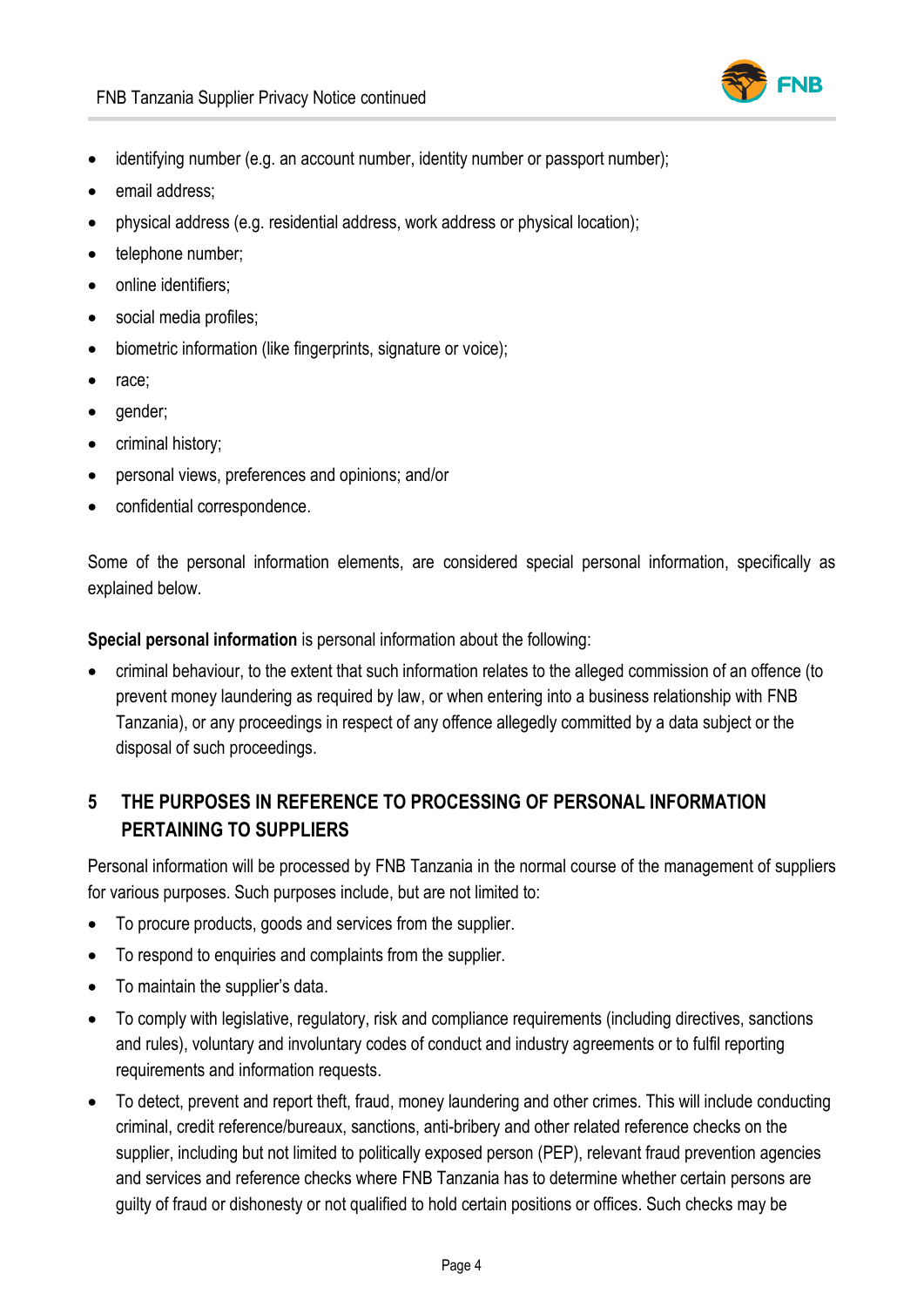

conducted on an ongoing basis throughout the period of engagement and may include lifestyle audits as well as reporting on the conduct of suppliers where required to do so by law to the relevant bodies after termination of the underlying agreement;

- To comply with all applicable laws authorising or requiring such processing, including (but not limited to) laws relating to:
	- KYC, anti-money laundering and financial crime;
	- prevention and combating of corrupt activities;
	- Regulations to the corporate laws;
	- any other law impacting on the rendering of the bank's services and products.
- To process special personal information, like alleged criminal behaviour or the supply of false, misleading or dishonest information.
- To enforce and/or collect on any agreement when the supplier is in default or breach of the agreement terms and conditions, like tracing the supplier or to institute legal proceedings against the supplier.
- To conduct market and behavioural research, including scoring and analysis.
- For historical, statistical and research purposes, like market segmentation or performance management.
- For security, identity verification and to check the accuracy of the supplier's personal information.
- For performing vendor risk management processes;
- To communicate with the supplier and carry out the supplier's instructions and requests;
- To enable the supplier's participation in supplier development programmes, including training and evaluation to access resources like funding and banking.
- For any other related purposes.

The provision of personal information by suppliers is mandatory to enable:

- the performance of the contract to which the supplier is party or in order to take steps at the request of the prospective supplier prior to entering into the contract, such as the signing of a non-disclosure agreement whilst busy with negotiations;
- compliance with legal obligations to which FNB Tanzania is subject;
- the protection of a legitimate interest of the supplier; or
- the legitimate interests pursued by the FNB Tanzania, or by the third party to whom the personal information is disclosed for one or more of the above purposes.

There may be instances where FNB Tanzania will lawfully process personal information for purposes not listed above. Where the provision of personal information is voluntary in such instances, a consent from the supplier (which consent may at any moment be withdrawn) will be sought where the law requires.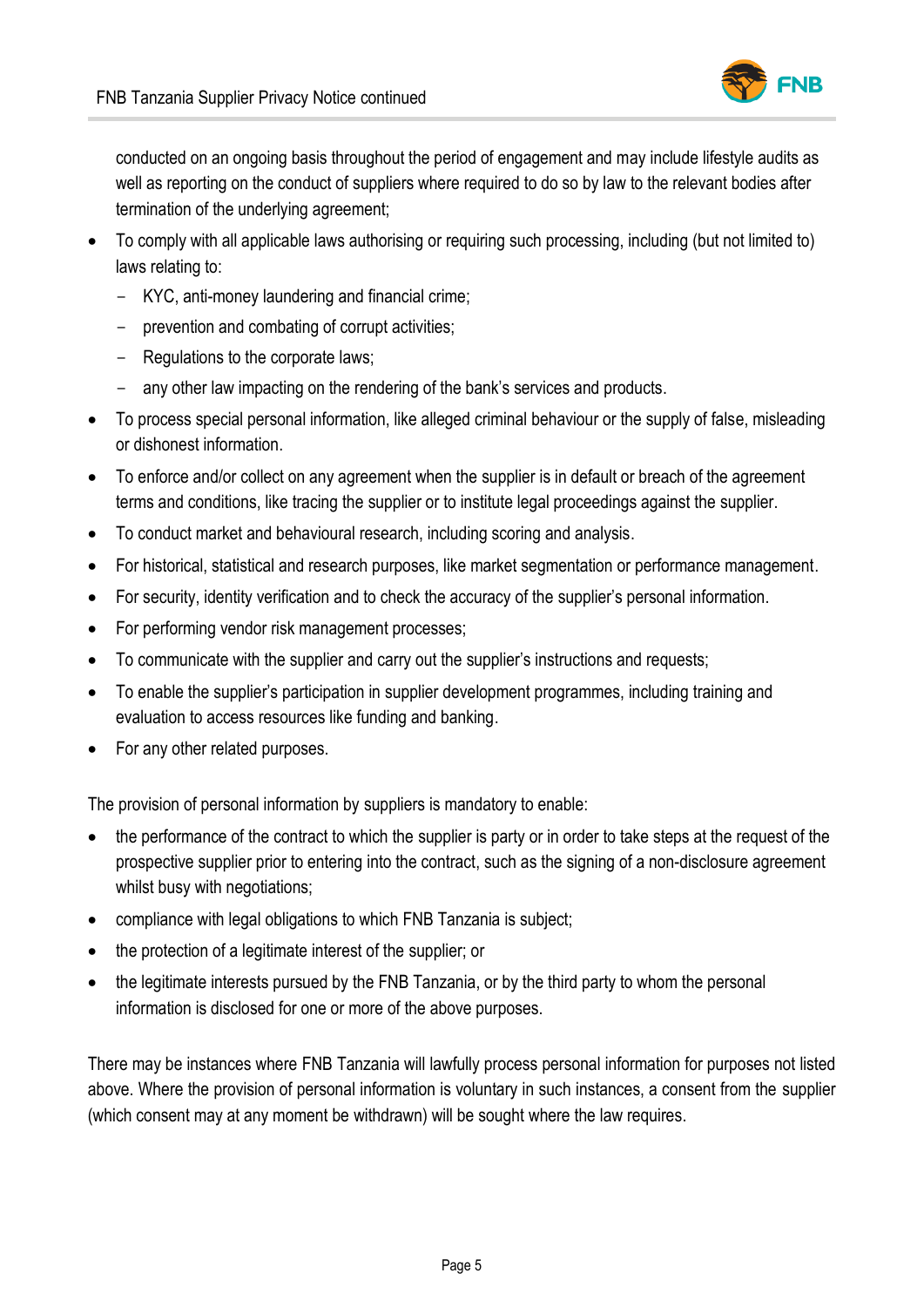

## <span id="page-6-0"></span>**6 THE CONSEQUENCES RELATING TO SUPPLIERS WHO DO NOT PROVIDE THEIR PERSONAL INFORMATION TO FNB TANZANIA**

A supplier undertakes to provide their personal information to FNB Tanzania when specifically requested to do so. If a supplier should not want to do so and the personal information is needed to enter into a contract or business relationship, then the group will be unable to enter into a contract or pursue any contractual relationship with the supplier.

#### <span id="page-6-1"></span>**7 THE QUALITY OF PERSONAL INFORMATION PERTAINING TO SUPPLIERS**

FNB Tanzania will take reasonable and practicable steps to ensure that the personal information of the bank's suppliers is complete, accurate and not misleading, and is updated where necessary.

Suppliers can update their personal information, once given, by forwarding such a request to the responsible supplier contact within FNB Tanzania, or by directing such a request to the bank's procurement contact person thereon. The contact person will be the individual the supplier is working/dealing with from the bank.

### <span id="page-6-2"></span>**8 SECURITY AND CONFIDENTIALITY OF PERSONAL INFORMATION PERTAINING TO SUPPLIERS**

All personal information of the supplier processed by the bank will be held confidentially.

FNB Tanzania will take reasonable, appropriate technical and organisational measures to keep the supplier's personal information secure in accordance with the bank's policies and procedures on information security, and in accordance with any applicable legislation.

#### <span id="page-6-3"></span>**9 RETENTION OF PERSONAL INFORMATION PERTAINING TO SUPPLIERS**

Personal information will not be kept by FNB Tanzania for longer than is necessary for the purposes of the processing set out above, unless a further retention period is required by law, or where FNB Tanzania reasonably requires a further retention period for a lawful purpose relating to its functions or activities, or where a further retention period is required by the contract between the supplier and FNB Tanzania.

Other than in the aforementioned instances, FNB Tanzania may request the supplier's consent for the further retention of their personal information and will state the reasons for making such a request.

#### <span id="page-6-4"></span>**10 THE SHARING OF PERSONAL INFORMATION PERTAINING TO SUPPLIERS**

The supplier's personal information may be shared within the FNB Tanzania and with affiliates and third parties with whom FNB Tanzania contracts to process such personal information and pursuant to the instruction of FNB Tanzania, under specific terms or purposes as set forth in this notice.

FNB Tanzania will ensure that reasonable and adequate safeguards are in place when sharing the supplier's personal information with third parties.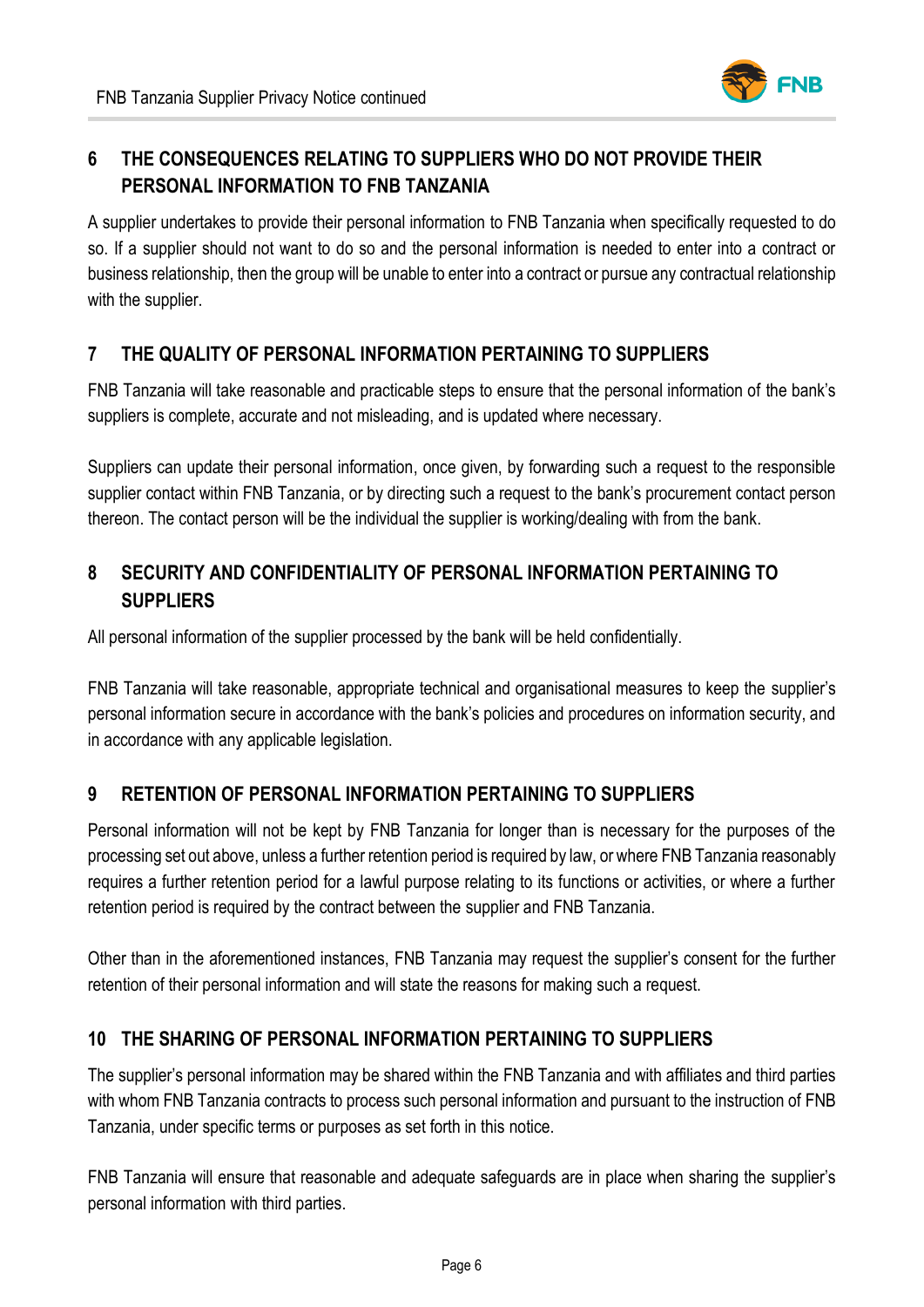

## <span id="page-7-0"></span>**11 THE USE OF OPERATORS TO PROCESS PERSONAL INFORMATION PERTAINING TO SUPPLIERS**

FNB Tanzania may assign the processing of the supplier's personal information to an operator who will process such personal information on the basis of a contract entered into with FNB Tanzania. The terms of such a contract FNB Tanzania will ensure that the operator processes the supplier's personal information on a confidential basis and to apply reasonable and adequate security standards when processing the supplier's personal information.

#### <span id="page-7-1"></span>**12 PRIVACY RIGHTS OF SUPPLIERS**

| <b>Privacy rights</b>                                                                  | Description and information to exercise such rights                                                                                                                                                                                                                               |
|----------------------------------------------------------------------------------------|-----------------------------------------------------------------------------------------------------------------------------------------------------------------------------------------------------------------------------------------------------------------------------------|
| The right to be informed                                                               | The notice has been developed to enable suppliers to<br>understand how FNB Tanzania collects, uses and safeguards<br>their personal information.                                                                                                                                  |
| The right to access to information                                                     | The supplier has the right to access their personal information.                                                                                                                                                                                                                  |
|                                                                                        | The supplier may address a request in accordance with the<br>Personal data request process flow.                                                                                                                                                                                  |
| The right to the correction, destruction,<br>deletion and objections to the processing | Such requests can be forwarded to the responsible relationship<br>manager within the group. The responsible relationship                                                                                                                                                          |
| of the Suppliers personal information                                                  | manager will advise on the form and manner to submit and<br>action such requests.                                                                                                                                                                                                 |
|                                                                                        |                                                                                                                                                                                                                                                                                   |
| The right to object to direct marketing                                                | If the supplier's personal information has been used for direct<br>marketing purposes, FNB Tanzania will afford the supplier (and<br>the individuals or representatives or related parties of the<br>supplier) an opportunity to opt out from receiving such direct<br>marketing. |
| The right to submit a complaint to the<br><b>FNB Tanzania</b>                          | Suppliers have the right to submit a complaint to FNB Tanzania<br>regarding an alleged breach of the conditions for lawful<br>processing of personal information.                                                                                                                 |
|                                                                                        | Any queries or complaints regarding suppliers personal<br>information can be directed to the responsible relationship<br>manager within FNB Tanzania.                                                                                                                             |

#### <span id="page-7-2"></span>**13 RESPONSIBILITIES OF SUPPLIERS UNDER POPIA**

When a supplier processes personal information for responsible parties within the FNB Tanzania in terms of a contract or mandate, the supplier will be required to adhere to the obligations set out in FNB Tanzania data